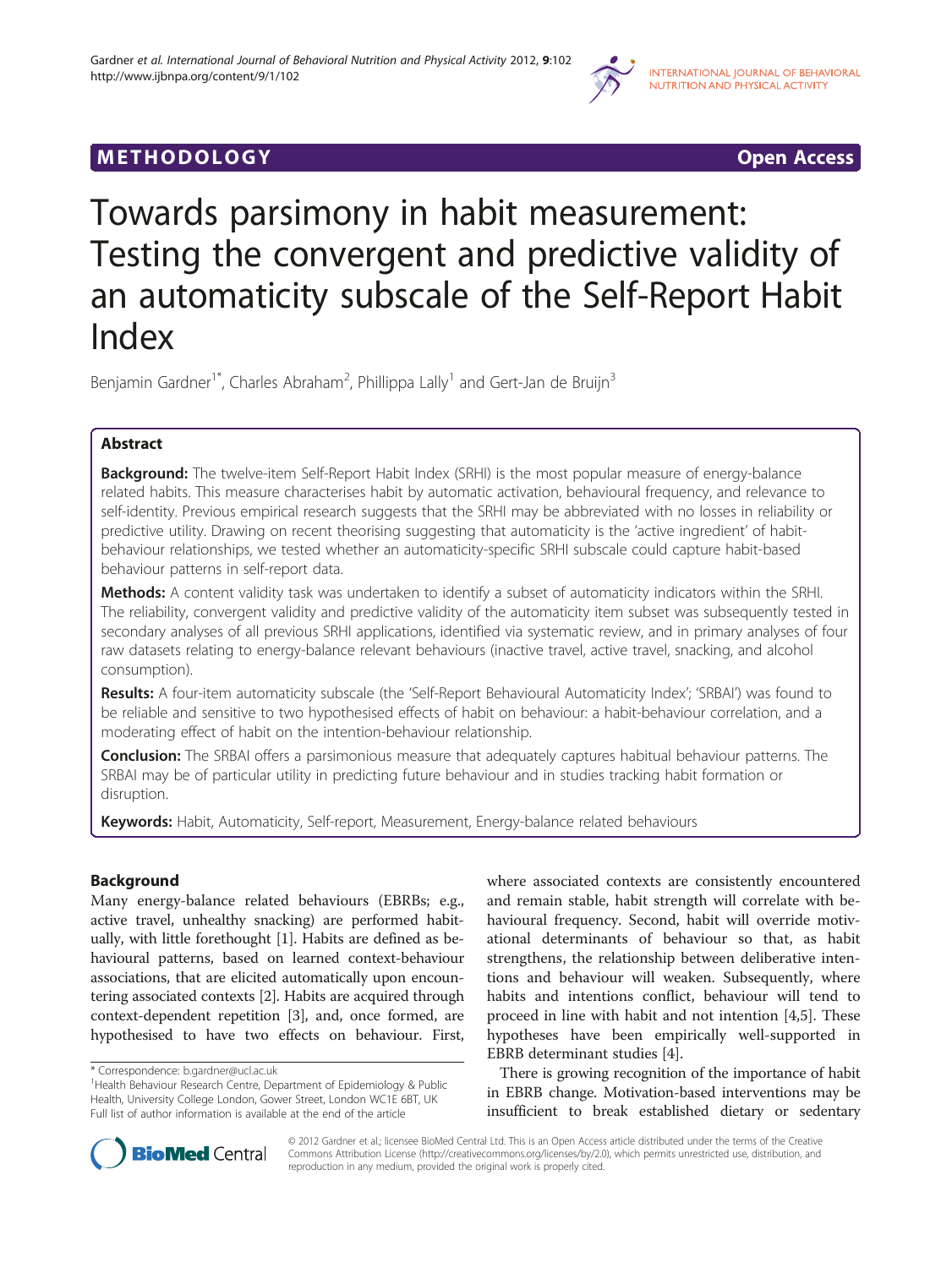habits, because people tend to behave in line with their habits even when motivated not to do so [[6\]](#page-9-0). Effective behaviour change may depend on disrupting the cueresponse relationships that support habitual EBRBs. Conversely, establishing habits for health-promoting EBRBs will facilitate behavioural maintenance, by increasing the likelihood of behaviour persisting even where motivation diminishes [\[7,8](#page-9-0)]. Recent work has sought to model the habit development process [[3,9](#page-9-0)[,10\]](#page-10-0), and EBRB interventions explicitly based on habit formation principles are being trialled [[11](#page-10-0)].

Assessing the extent to which EBRBs are habitual requires a practical, reliable and conceptually robust habit measure. The most popular habit measure in the EBRB domain is the Self-Report Habit Index (SRHI; [[4,](#page-9-0)[12\]](#page-10-0)). The SRHI comprises twelve items reflecting on three proposed characteristics of habit: automaticity (e.g. ['Behaviour X is something...'] '...I do without thinking'), frequency  $($ '...I do frequently'), and relevance to self-identity ('...that's typically "me"'). The SRHI has been found to detect the habit-behaviour association and moderation of the intention-behaviour relationship in EBRB domains [[4](#page-9-0)].

Recent findings have, however, questioned the parsimony of the SRHI [[4,](#page-9-0)[13-15](#page-10-0)]. Various SRHI subscales have been used with no apparent losses in reliability [\[16-18](#page-10-0)], suggesting that some items may be redundant. The SRHI may burden participants unnecessarily, which may be especially problematic in EBRB research, in instances where a multitude of determinants are proposed [\[19](#page-10-0)], multiple habits are measured (e.g. soft drink consumption and TV viewing [\[20\]](#page-10-0)), or, in longitudinal research, habits are assessed at several timepoints [[11\]](#page-10-0). For example, in one weight-loss intervention trial, participants completed the 12 SRHI items in relation to 14 behaviours over three timepoints (504 items in total [\[11\]](#page-10-0)). Unsurprisingly, dissatisfaction was expressed with questionnaire length. Such burden can lead to unreliable or incomplete responses, or withdrawal from the study [\[21](#page-10-0)]. Development of a standardised SRHI subscale may allow more 'participant-friendly' assessment of energy-balance related habits.

The conceptual basis of the SRHI has also been questioned. Strong reliability coefficients and a single factor structure have been interpreted as support for a conceptualisation of habit based on three identifiable components: automaticity, behavioural frequency and identity [[22\]](#page-10-0). However, higher numbers of items biases alpha coefficients towards higher values, and factor analyses may be insensitive to potentially distinct factors on which only one item loads (e.g. identity). A more robust analysis, in which the SRHI was supplemented by additional self-identity items, found that the single SRHI identity item loaded on to a separate factor from all

other SRHI items [[14\]](#page-10-0), suggesting that identity-relevance is not a necessary component of a habit.

Moreover, the incorporation of behaviour frequency indicators in the SRHI is problematic when estimating the relationship between habit and behaviour frequency [[4,](#page-9-0)[14,15\]](#page-10-0). Established habits can only be distinguished from frequent intentional behaviours by automatic activation [\[1](#page-9-0)[,23](#page-10-0)]. Commentators have thus proposed that the effects of habit on action can be attributed to automaticity [[15,24\]](#page-10-0), and that it is because habits are automatically elicited that habitual behaviour persists in associated contexts, and deliberative tendencies are overridden [[5,](#page-9-0)[25\]](#page-10-0). According to this viewpoint, repeated performance is an antecedent (and consequence) of automaticity [\[3](#page-9-0)[,15,23](#page-10-0)], and so the contribution of past behaviour to habit should be reflected by the extent to which behaviours are automatically activated. While behavioural frequency items may be needed to distinguish habit from automatic actions which do not develop through repeated performance, this distinction is rarely of interest in EBRB prediction and habit formation or disruption studies. An automaticity measure may therefore adequately capture habit in these settings. Frequency items are also problematic from a practical perspective, because they can incorporate unidentified stable influences on behaviour [[26](#page-10-0)], and so can inflate habit-behaviour associations [\[4](#page-9-0)]. It has been suggested that frequency indicators may not be needed to detect a moderating effect of habit-related automaticity on the intention-behaviour relation [[4\]](#page-9-0). Gardner et al. [[4\]](#page-9-0) called for an "SRHI subscale which removes frequency and so may permit a truer estimate of the relationship between cue-response association strength and behavioural performance" (p185).

#### The present study

This paper describes work to identify and test a SRHI subscale based on behavioural automaticity. Identification of an SRHI shortform would have conceptual and practical benefits for EBRB prediction and habit formation studies. Although automaticity-specific SRHI subscales have been used to study EBRBs [[3](#page-9-0),[16](#page-10-0)-[18\]](#page-10-0), no attempt has been made to systematically identify automaticity indicators within the SRHI, and so there has been disagreement about which items best capture automaticity.

We used content validity procedures to identify SRHI items consensually agreed by a panel of researchers to capture automaticity. The convergent validity and predictive utility of the resultant automaticity scale was tested using data from two sources. First, corresponding authors of published SRHI studies, identified via systematic review, were asked to re-analyse their findings using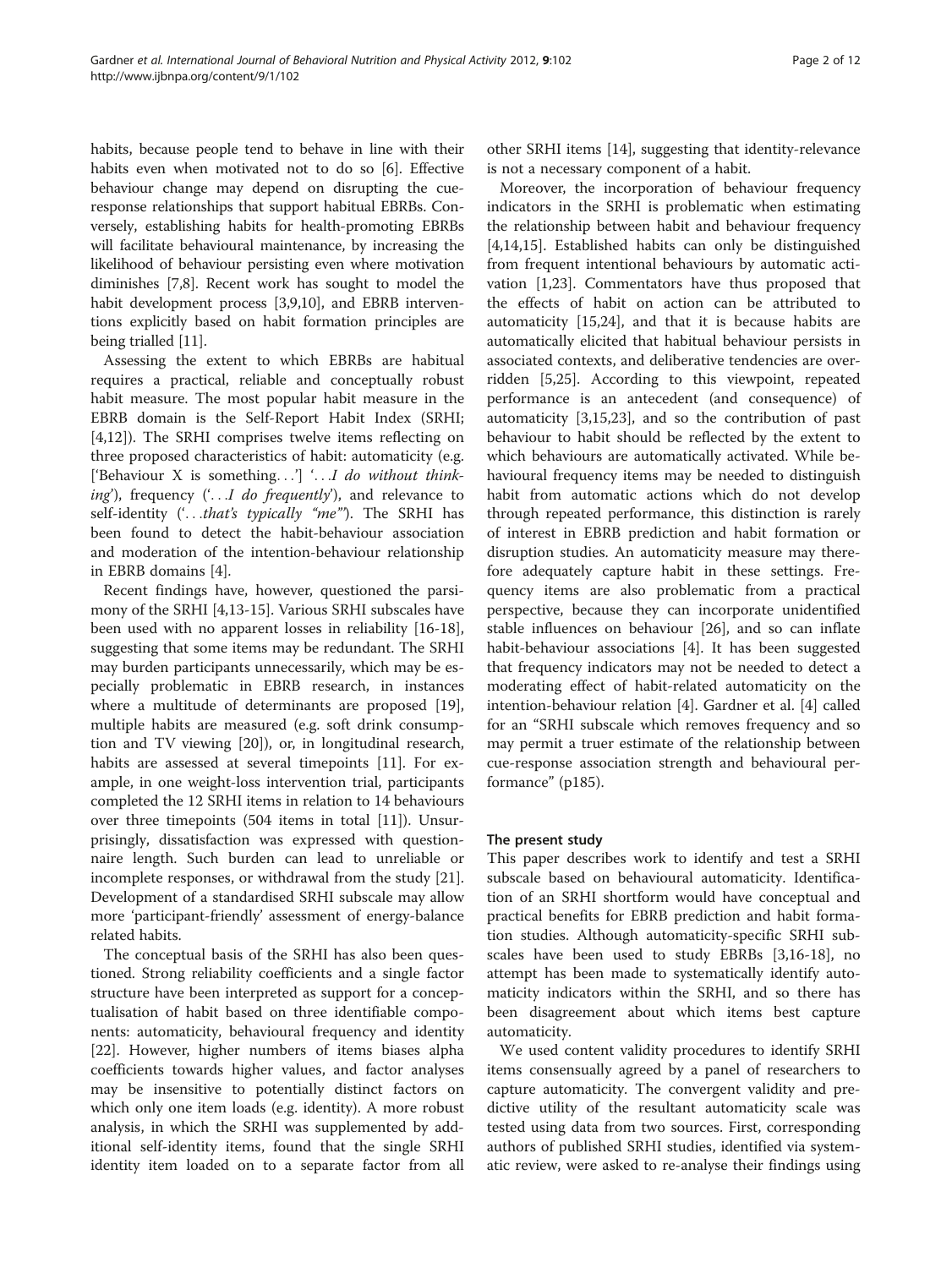the automaticity subset, and these data were metaanalysed where possible. To maximise data availability, data from all behavioural domains were eligible for analysis. Second, two new primary datasets were collected. Previous SRHI studies have been criticised for neglecting contexts in which habit and intention measures conflict [[4\]](#page-9-0), and potential contextual cues to habitual action [\[15](#page-10-0)]. To assess the utility of the automaticity subset in these settings, one new dataset measured habits (for unhealthy snacking) alongside counterhabitual intentions (to avoid eating unhealthy snacks), and one dataset used habit items worded to include a potential cue ('drinking alcohol with the evening meal'). Availability of primary datasets in raw form enabled comparisons between the automaticity index and a composite of SRHI items removed from the automaticity subset, which we did not deem feasible to request from authors of published studies. A further two datasets, which formed the basis of previously published work [\[16](#page-10-0)], were also available to us in raw form and permitted comparisons with an additional habit measure (the transport-specific 'Response-Frequency Habit Measure' [\[27](#page-10-0)]). Together, the four primary datasets covered both sides of the energy balance equation: energy expenditure (inactive and active commuting) and intake (snacking, alcohol consumption [[28\]](#page-10-0)).

In all analyses, the automaticity index (which we term the 'Self-Report Behavioural Automaticity Index'; SRBAI) was assessed against the criteria by which the SRHI has been tested and become established: reliability, convergent validity, and predictive validity. We hypothesised that:

Hypothesis 1. (a) The SRHI and SRBAI (and RFM) will be intercorrelated, and (b) will each correlate with behaviour. However, (because of the removal of items which assess frequency and identity) (c) the automaticityspecific SRBAI will be less strongly correlated with behaviour than will the SRHI, or (d) a scale comprised of SRHI items removed from the SRBAI.

Hypothesis 2. (a) The SRBAI and SRHI will each moderate the relationship between intentions and behaviour, such that where habit is strong, intentions will have a weaker effect on behaviour, and vice versa. Assuming that the moderating effect of habit is attributable to automaticity, then, due to the removal of strong automaticity indicators, (b) a composite of SRHI items omitted from the automaticity subset will fail to detect moderation of the intention-behaviour relationship.

Support for Hypotheses 1a, 1b and 2a would show that the SRBAI can capture habit-behaviour effects to the same extent as the SRHI. Support for Hypotheses 1c, 1d and 2b would suggest that the SRBAI excludes items that may exaggerate true habit-behaviour associations or obscure the expected habit x intention interaction.

Hypotheses 1a, 1b, 1c and 2a were assessed using secondary data and the four primary datasets. Hypotheses 1d and 2b were assessed using the four primary datasets only.

# **Methods**

# Identification of SRHI automaticity items

We used Discriminant Content Validation [\[29\]](#page-10-0), which permits statistical analyses of the consistency of raters' judgements of face validity, to systematically extract automaticity items from the SRHI. Judges were seven active social or health psychology researchers (not the present authors), with expertise in social cognition but little or no experience of conducting habit-related research. Judges were asked to estimate whether each of the twelve SRHI items mapped on to literature-based definitions of automaticity, frequency, and self-identity (yes vs no), and to rate their confidence for each judgement on an 11-point scale  $(0 = \text{completely uncertain})$  $10 =$  completely certain). Each judgement (yes  $[+1]$  vs no [−1]) was multiplied by its confidence rating, producing inter-rater scores ranging from −10 (completely certain that item does not match construct), through 0 (complete uncertainty), to +10 (completely certain item matches construct). One-sample t-tests with a test value of zero independently classified each item in relation to each of the three constructs.

Seven items (items 2, 3, 5, 7, 8, 9, and 10 of the SRHI) were judged to measure automaticity only. Items 2 (['Behaviour X is something...'] *'I do automatically'*), 3 (*'I do* without having to consciously remember'), 5 (T do without thinking') and 8 ('I start doing before I realize I'm doing it') were most confidently and consistently judged to capture automaticity ( $ts > 45.00$ ,  $ps < .001$ ). To maximise parsimony and content validity, these four items were selected to represent automaticity in subsequent analyses, on the basis that each judge was at least 90% certain that each item represented automaticity (minimum mean inter-rater score =  $9.57$ , maximum SD = 0.54). The four-item composite is hereafter referred to as the 'Self-Report Behavioural Automaticity Index' (SRBAI).

Details of the content validation task are available from the first author.

# Data collection

# Secondary datasets: Systematic search strategy and results

Five psychology and health databases (PsycInfo, Medline, Embase, Web of Knowledge, Scopus) were searched on 20th April 2011. In each, Verplanken and Orbell's [[12](#page-10-0)] SRHI paper was located and citing articles subsequently identified. No date limits were set. Verplanken & Orbell's paper, and three then-in-press papers [\[30-32](#page-10-0)], were added.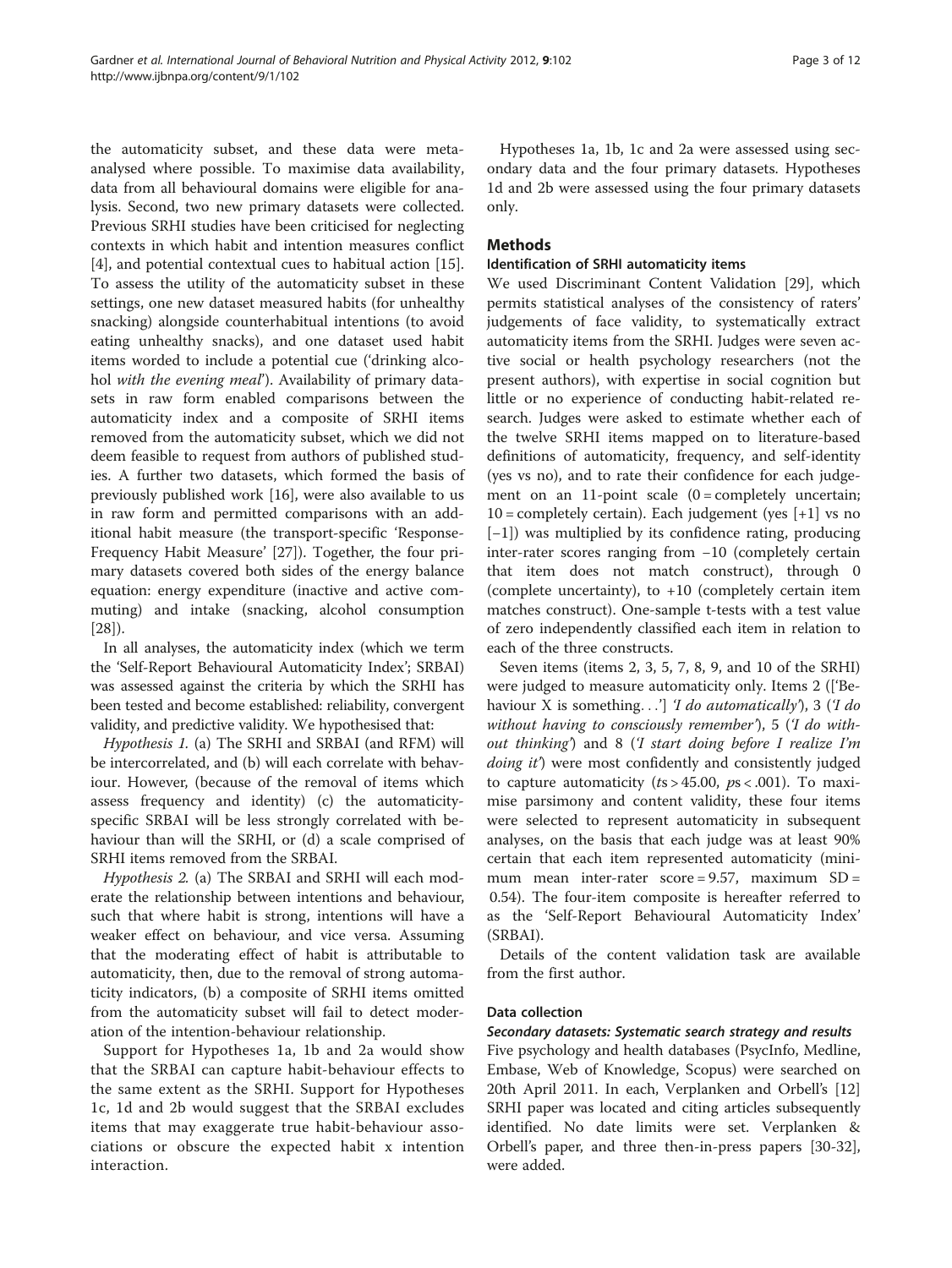Papers were eligible for inclusion if they were (a) written in English, (b) published full-text in peer-reviewed journals, and (c) reported findings from a primary dataset which included (d) the 12-item SRHI as (e) a measure of habit in relation to a behaviour. Papers focusing on habitual thought or emotion (e.g. [[33\]](#page-10-0)) were excluded.

Papers were retained only when they reported (a) the reliability of the SRHI (Cronbach's alpha), (b) the correlation between the SRHI and a matched (habit-consistent) or directly opposed (counterhabitual) behaviour (Pearson's r), and/or (c) a test of the moderating effect of the SRHI on the relationship between intention and a habitconsistent or counterhabitual behaviour (using moderated multiple regression [MMR], whereby behaviour was modelled on habit, intention, and a means-centred 'habit x intention' interaction term [\[34\]](#page-10-0)).

316 papers were identified, of which 135 were duplicates (see Additional file [1:](#page-9-0) Figure S1 for search and screening flow chart). Title and abstract screening excluded 7 papers, and full-text screening excluded a further 85 papers. 47 papers, based on 49 unique datasets, were retained. BG screened all papers. PL independently screened 20% of papers. 100% agreement was recorded on selection criteria and data extraction.

Authors of eligible papers were contacted by email, and asked to generate an SRHI-SRBAI correlation coefficient and rerun, using the SRBAI, as many of the three analyses (reliability, correlation with behaviour, moderation of intention-behaviour relation) as had been reported in the published paper. Tailored SPSS syntax templates were sent to aid re-analysis. Authors were invited to alternatively send clearly labelled SPSS datasets to allow us to conduct reanalyses. Authors were also asked to indicate where datasets had been used for multiple publications.

Authors were instructed to assess reliability using Cronbach's alpha, to generate bivariate Pearson's r correlation coefficients, and to use MMR to investigate moderation, using a composite of the four SRBAI items ('[Behaviour X is something...]' 'I do automatically', 'I do without having to consciously remember, 'I do without thinking', 'I start doing before I realise I'm doing it'). We requested that MMR re-analyses control for the same variables as in the published paper and that, regardless of statistical significance of the habit x intention interaction term, simple slope analysis be undertaken to model intention effects at differing habit levels.

Where habit or behaviour was measured at multiple timepoints, we requested habit data from the earliest timepoint, and behaviour data from the earliest followup. Where papers reported intervention evaluations, we invited either (a) baseline data only for all participants combined, or (b) baseline habit and follow-up behaviour data for a no-treatment control group. Where a single

dataset contained multiple habit measures, relevant data were obtained for all measures.

Twenty-seven authors were contacted. 21 provided all requested information, of whom 14 sent re-analyses and 7 provided raw datasets. Three authors did not provide sufficient information for all possible re-analyses, and three did not respond, thereby excluding 7 papers. Two datasets were excluded because the raw data were entered into the primary analyses reported below ([\[16](#page-10-0)], Studies 1 and 2).

The final dataset included 34 unique datasets (from 39 papers), generating 45 tests of reliability and SRHI-SRBAI correlations. Habit-behaviour correlations were available from 24 datasets (allowing 28 tests), and moderation could be tested in 5 datasets (7 tests).

#### Primary datasets

Details of the two previously published datasets, which used prospective designs and related to car (Dataset 1;  $N = 105$ ) and bicycle commuting (Dataset 2;  $N = 102$ ) respectively, are available elsewhere [[16\]](#page-10-0), though the RFM was excluded from the published report. In Datasets 1 and 2, participants completed ten RFM items, which were preceded by instructions asking participants to indicate, as quickly as possible without much deliberation, whether they would use a car, bus, train or any other transport mode in each of ten scenarios (e.g. 'visiting a friend', 'taking a trip on a nice day' [\[35\]](#page-10-0)). Each item was presented for a maximum of 10 seconds, and any-key responses prompted presentation of the next item. Participants completed 5 practice trials. RFM scores represented the summed frequency with which the car (or bicycle) was chosen. SRHI-based habit indices, including a composite scale of SRHI items removed from the SRBAI (i.e. SRHI items 1, 4, 6, 7, 9, 10, 11, and 12 [e.g. 'Behaviour X is something I have no need to think about doing' [[12](#page-10-0)]; hereafter, the 'non-SRBAI'), were reliable in both datasets (Dataset 1: minimum α = .92; Dataset 2: minimum  $\alpha = .91$ ).

The two new datasets were collected via online questionnaires. All measures were self-reported, and unless otherwise specified, responses ranged from 1 (strongly agree) to 7 (strongly agree). A priori power analysis for a medium-effects regression model with three predictors indicated that  $N = 76$  was sufficient for power at .80 where  $p < .05$ .

Dataset 3 (snacking) used a prospective design, whereby habit and intention were measured at Time 1, and behaviour was measured via email one week later (T2). Participants were recruited via an email sent to participant pool lists, and recipients were encouraged to forward the email to others to create a 'snowball' effect [[36](#page-10-0)]. 188 UK nondiabetic adults with no eating disorders completed all study items (49 males, 138 females, 1 unspecified; age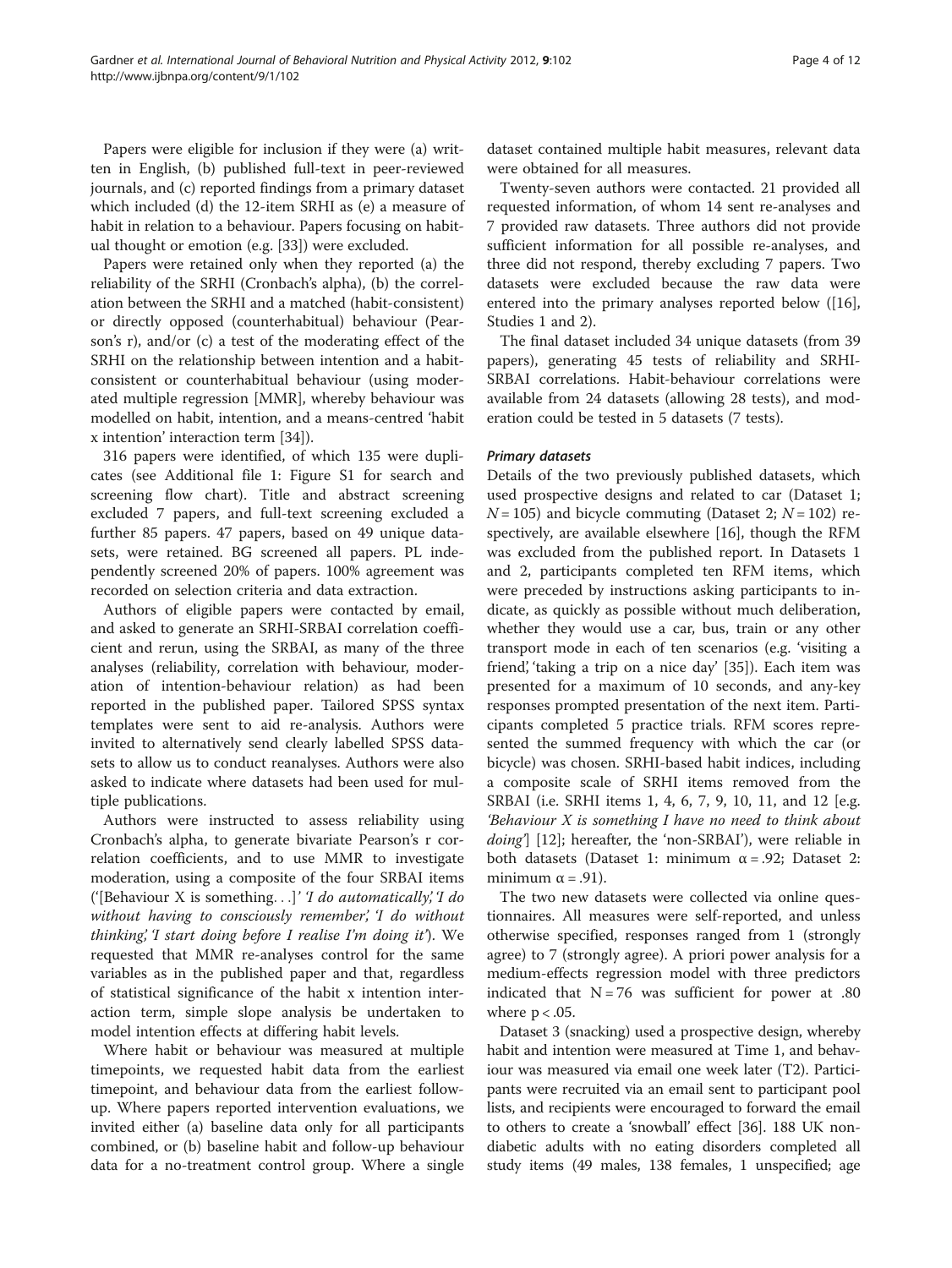range  $18-76$ , M = 30.94, SD = 11.77). Behaviour was measured as the frequency with which each of five highcalorie snacks (crisps, chocolate, cakes, sweets, biscuits) were eaten over the previous week ('0 times'  $[1] - '10$  $[1] - '10$  or more times' [[7](#page-9-0)]), as summed to provide an index (range 1– 35;  $M = 10.32$ ,  $SD = 2.89$ ). *Intention* measures related to avoiding eating high-calorie snacks (e.g. 'I will try to avoid eating high-calorie snacks over the next 7 days'; 3 items,  $\alpha$  $= .92$ ; M  $= 4.06$ , SD  $= 1.81$ ), and *habit* items related to 'eating high-calorie snacks' (e.g. '...is something I do automatically'). Habit indices were reliable (minimum  $\alpha = .81$ ), and mean scores suggested moderate snacking habits (SRHI:  $M = 3.50$ , SD = 1.19; SRBAI:  $M = 3.39$ ,  $SD = 1.55$ ; 'non-SRBAI':  $M = 3.55$ ,  $SD = 1.13$ ).

Dataset 4 (alcohol consumption) used a cross-sectional design. 204 members of a UK-based health research panel, recruited via an email advertisement, completed all study items (50 males, 150 females, 4 unspecified; age data not recorded due to researcher error). (Past) behaviour was calculated as a percentage, using a) number of evening meals with which at least one alcoholic drink was consumed, and b) number of evening meals eaten, over the preceding week (i.e.  $[a/b \times 100]$ ; M = 27.57, SD = 28.05). Intention was measured using two items (e.g. 'I intend to drink an alcoholic drink with my evening meal on most days over the next week';  $\alpha$  = .94; M = 2.11, SD = 1.80). Habit items related to 'drinking an alcoholic drink with my evening meal' (e.g. '... is something I do without having to consciously remember'; minimum  $\alpha = .92$ ). Mean scores indicated typically weak habits (SRHI:  $M = 2.14$ ,  $SD = 1.41$ ;  $SRBAL: M = 1.90$ ,  $SD = 1.35$ ; 'non- $SRBAI'$ :  $M = 2.26$ ,  $SD = 1.48$ ).

Further details of all primary datasets are available on request from the first author.

#### Analysis strategy

Data were analysed using procedures and techniques commonly used to quantify the contribution of the SRHI to prediction of behaviour (e.g. [[4\]](#page-9-0)).

#### Analysis of secondary datasets

Correlation coefficients were entered into meta-analysis to generate weighted summary effects for comparison. Within-dataset and meta-analysed SRBAI-behaviour and SRHI-behaviour correlations were compared statistically by the present authors, following Meng, Rosenthal and Rubin's guidelines [[37\]](#page-10-0). Moderation effects, as partial correlations, were not meta-analysed because of variation across studies in the variables controlled within MMR models. Instead, a vote-count procedure was employed. Where sample sizes were inconsistent across effects in a single dataset (e.g. larger N available for reliability than for correlations; 16 datasets), the smallest N was used for all effects generated from that dataset.

Fixed-effect meta-analysis of correlations was undertaken using Comprehensive Meta-Analysis software [\[38](#page-10-0)]. Sample-weighted average effect sizes  $(r_{+})$  were calculated using Fisher's Z transformations, and 95% confidence intervals were generated. Negative correlations between habit and counterhabitual behaviour were reversed prior to weighting. A priori power analysis, conducted using conservative estimates for unknown parameters, indicated that, for 27 tests where average within-study  $N = 50$  and one-tailed  $p < .05$ , power to detect a small effect  $(r_{+} = .10)$  was 0.84 [[39](#page-10-0)]. Bivariate Pearson's r correlations of .10, .30, and .50 were interpreted as small, medium and large effects respectively [[40\]](#page-10-0).

Three datasets yielded multiple and conceptually independent habit-behaviour correlations (e.g. TV viewing habits and behaviour, soft drink consumption habits and behaviour). All such effects were retained, but sample sizes were divided by the number of relevant habitbehaviour correlations, and rounded downwards where this did not produce an integer (e.g. 538 / 3 = 179.33  $\approx$  179 [[30](#page-10-0),[31,41\]](#page-10-0)). While this violates the independence assumption of meta-analysis, we do not view this as problematic, because analysis was undertaken to compare habit measures, not to generate reliable effect size estimates.

#### Analysis of primary datasets

Cronbach's alpha coefficients were calculated to test the reliability of the SRHI, SRBAI, and 'non-SRBAI' indices. Pearson's r correlation coefficients were generated for relationships between the habit indices and behaviour, and differences in the magnitude of habit-behaviour correlation coefficients were evaluated statistically [[37](#page-10-0)].

MMR was used to test for moderation. Behaviour was modelled on habit, intention, and a 'habit x intention' interaction term (i.e. the multiplicative product of means-centred habit and intention variables). Significant interaction terms denote moderation, and were deconstructed using simple slope analysis to plot intentionbehaviour effects at one SD below the mean (weak habit), at the mean (moderate habit), and one SD above the mean of the habit variable (strong habit [[34\]](#page-10-0)). Multiple models were run to compute effects for each habit index (SRHI, SRBAI, 'non-SRBAI').

#### Results

# Secondary datasets **Reliability**

Of 45 reliability assessments of the SRBAI, 23 found α within the range .90-.97, 17 found an alpha between .80- .89, four an alpha between .70-.79, and one alpha equalled .68 (see Additional file [2](#page-9-0): Table S1 for study characteristics). The SRBAI thus appeared largely reliable.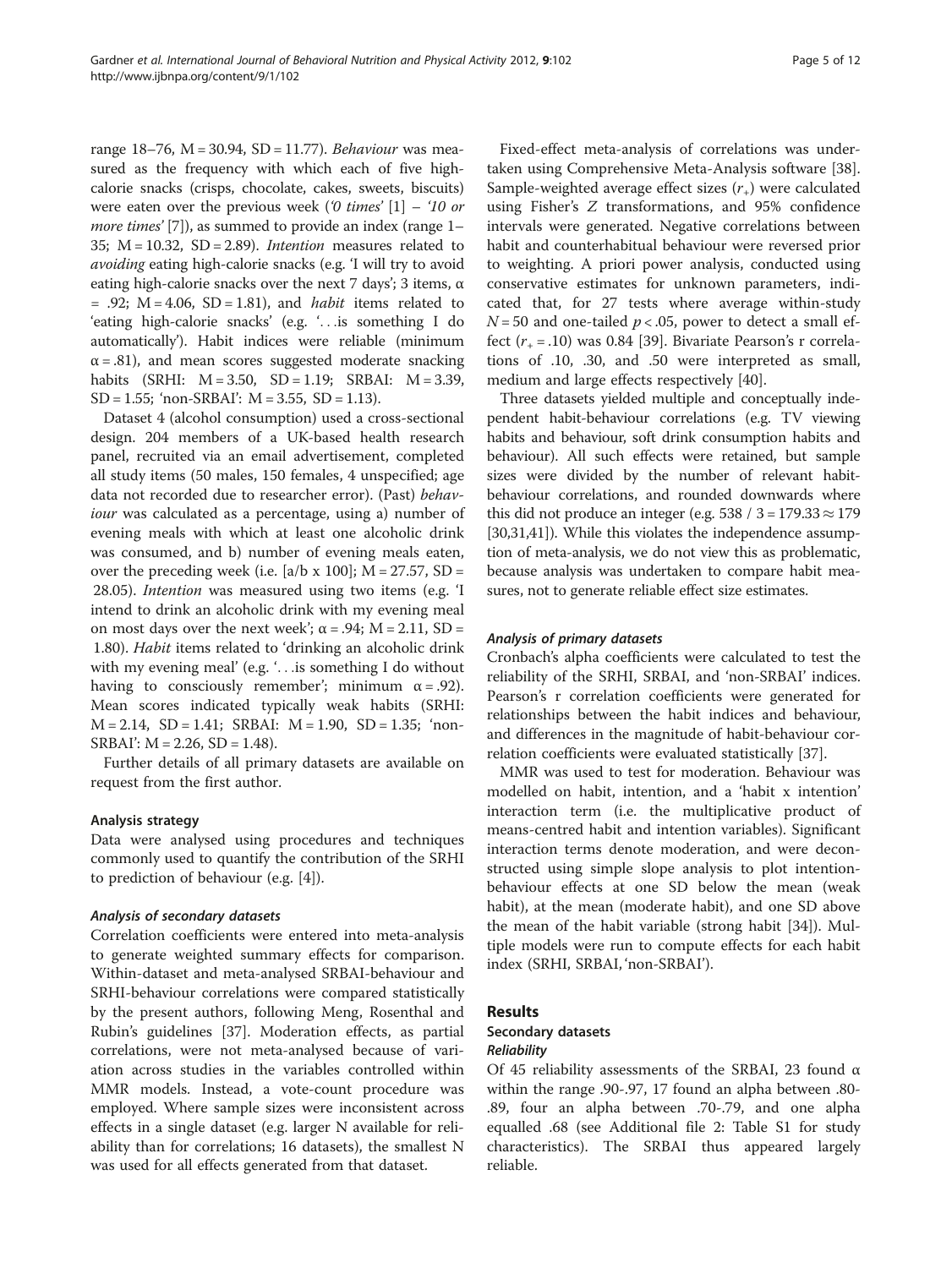## Correlations of SRHI, SRBAI, and behaviour

The SRHI and SRBAI correlated at  $r_{+}$  = .92 (95% CI: .91, .92,  $p < .001$ ; range ± .79-.97;  $k = 45$ ,  $N = 11,257$ ; Table 1), supporting Hypothesis 1a. Of 28 habit-behaviour correlation tests, 21 found the SRBAI-behaviour correlation to be lower than the SRHI-behaviour correlation ( $p < .05$ ), and in 7 there was no difference. Across tests, the weighted SRBAI-behaviour correlation  $(r_{+} = .41; 95\% \text{ CI:}$ .39, .43, p < .001) was significantly lower than the SRHIbehaviour correlation ( $r_{+} = .47$ ; 95% CI: .45, .48,  $p < .001$ ;  $Z = 14.31, p < .001; k = 28, N = 8,492$ . Hypotheses 1b and 1c were mostly supported.

#### Moderation tests

Of 7 tests of the moderating impact of habit on the intention-behaviour relation, the SRHI and SRBAI yielded similar effects in 5 tests: in four tests, both measures found moderation, and in one test, neither measure found moderation (Table [2\)](#page-6-0). In one test, the SRHI found a moderation effect  $(p < .04)$  but the SRBAI did not ( $p = .13$ ). In another test, the SRBAI found a tendency towards moderation that approached statistical significance ( $p = .052$ ) but the SRHI did not ( $p = .11$ ). The latter test generated an unexpected 'effect' whereby the impact of intentions on behaviour increased as habit strengthened; a similar pattern of intention-behaviour relations at varying habit levels was also observed here using the SRHI. Hypothesis 2a thus received mixed support.

#### Primary datasets

#### Correlations of habit indices and behaviour

In all four datasets, the SRBAI, SRHI and non-SRBAI indices were strongly intercorrelated (SRHI-SRBAI rs ≥ .90), and correlated with behaviour ( $rs \geq .42$ ; Table [3;](#page-7-0) see also Additional file [3:](#page-9-0) Table S2a and Additional file [4](#page-9-0): Table S2b for full descriptive and intercorrelations). In Datasets 1 and 2, the SRBAI, SRHI and non-SRBAI also correlated strongly with the RFM ( $rs \ge .49$ ). Hypotheses 1a and 1b were thus supported. The SRBAI-behaviour

| Table 1 Secondary datasets: Meta-analysis of SRHI-SRBAI |  |
|---------------------------------------------------------|--|
| and habit-behaviour correlation coefficients            |  |

| N         |            |             |              |                                                                |  |  |  |  |  |
|-----------|------------|-------------|--------------|----------------------------------------------------------------|--|--|--|--|--|
|           |            | <b>SRHI</b> | <b>SRBAI</b> | z                                                              |  |  |  |  |  |
|           |            |             |              |                                                                |  |  |  |  |  |
| 45 11,257 | $92***$    |             |              |                                                                |  |  |  |  |  |
|           | (.91, .92) |             |              |                                                                |  |  |  |  |  |
| 8,492     |            | $47***$     | $.41***$     | $14.31***$                                                     |  |  |  |  |  |
|           |            | (.45, .48)  | (.39, .43)   |                                                                |  |  |  |  |  |
|           |            |             |              | SRHI-SRBAI r (95% CI) Habit-behaviour<br>r (95% CI) r (95% CI) |  |  |  |  |  |

\*\*\*p < .001.  $k$  = number of datasets, N = total number of participants across datasets, Z = test for difference between SRHI-behaviour and SRBAI-behaviour correlation coefficients (see [[37\]](#page-10-0)).

correlation was weaker than the SRHI-behaviour correlation ( $ps < .001$ ) in Datasets 1, 3 and 4 but not Dataset 2  $(p = 1.0)$ , and weaker than the 'non-SRBAI'-behaviour correlation in Datasets 3 and 4 ( $p \ge 0.04$ ), but not Datasets 1 or 2 (minimum  $p = .16$ ). There was no difference between SRHI-behaviour and 'non-SRBAI'-behaviour correlations in any of the datasets (maximum  $Z = 1.57$ , minimum  $p = .06$ ). There was mixed support for Hypotheses 1c and 1d.

#### Moderation tests

In Datasets 1 and 2, the SRBAI, SRHI, and 'non-SRBAI' indices each moderated the intention-behaviour relationship in line with theoretical predictions (maximum  $p = .04$ ), with intention-behaviour relations strongest at low habit, and weakening as habit strength increased. No moderation was found using any index in Dataset 3 (minimum  $p = .35$ ). In Dataset 4, the SRHI ( $\beta = -.10$ ,  $p = .14$ ) and 'non-SRBAI' ( $\beta = -.09$ ,  $p = .18$ ) did not moderate the intention-behaviour relationship, but the SRBAI did ( $\beta$  = -.16,  $p$  = .02), such that the impact of intention on action weakened as habit strength increased. Thus, both Hypotheses 2a and 2b received mixed support. In Datasets 3 and 4, the SRBAI-based model explained less variance in behaviour ( $R^2$  = .19 and .64, respectively) than did the SRHI ( $R^2$  = .26 and .68) or SRBAI ( $\mathbb{R}^2$  = .26 and .68), likely due to omission of items relating more to behaviour frequency than automaticity.

#### **Discussion**

We have argued that the impact of habit on behavioural repetition can be more parsimoniously captured by a subset of automaticity items from the Self-Report Habit Index (SRHI). It has been suggested elsewhere that automaticity is the 'active ingredient' of habit [[15,24](#page-10-0)], and so we extracted from the SRHI a four-item automaticity subscale (the 'Self-Report Behavioural Automaticity Index'; SRBAI). We assessed the utility of the SRBAI in a re-analysis of data from all available previous SRHI applications, and primary analyses of four energy-balance related behaviours (EBRBs): inactive (car) commuting, active (bicycle) commuting, unhealthy snacking, and alcohol consumption. The SRBAI was found to meet criteria that have been taken to reflect the adequacy of the SRHI for detecting health habits: reliability, convergent validity, and predictive validity. The SRBAI was reliable, and correlated strongly with the SRHI, and, in travel mode choice applications, the Response-Frequency Habit Measure (RFM). The SRBAI was also sensitive to effects predicted by theory [\[5](#page-9-0)], correlating with behaviour frequency, and typically detecting the moderating impact of habit on the intention-behaviour relation. In an application to alcohol consumption, the SRBAI was more sensitive to hypothesised moderation than was the SRHI, or the eight-item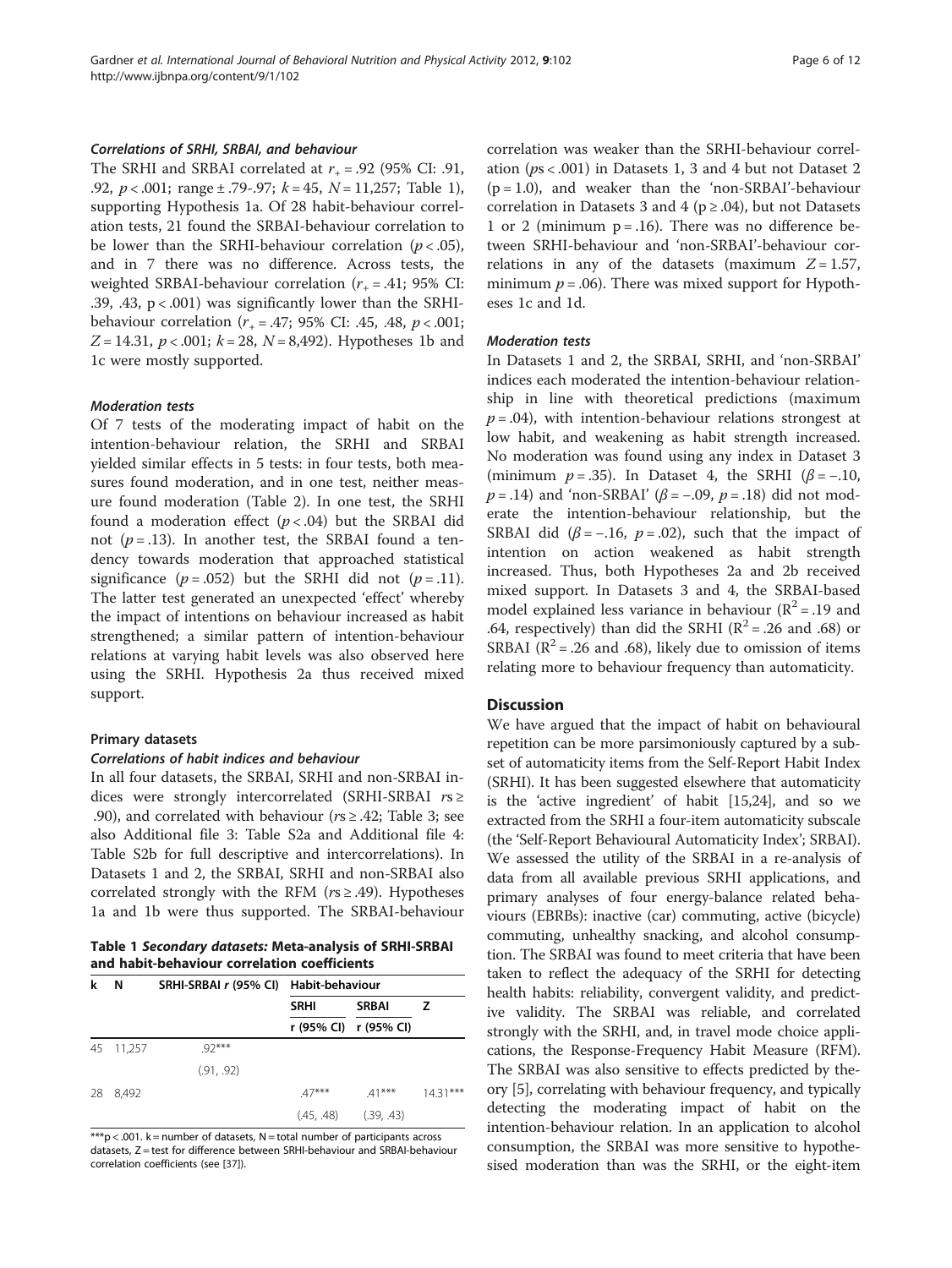| Reference                                                                  | N   | <b>Habit</b>                                          | Intention                                   | Covariates in<br>regression model |                                                | <b>SRHI</b>                    |                                                              | <b>SRBAI</b>    |                                |                                |                             |                        |
|----------------------------------------------------------------------------|-----|-------------------------------------------------------|---------------------------------------------|-----------------------------------|------------------------------------------------|--------------------------------|--------------------------------------------------------------|-----------------|--------------------------------|--------------------------------|-----------------------------|------------------------|
|                                                                            |     |                                                       |                                             |                                   | Significance<br>of<br>moderation<br>effect (p) | Intention-behavior $\beta$ (p) |                                                              |                 | Significance                   | Intention-behavior $\beta$ (p) |                             |                        |
|                                                                            |     |                                                       |                                             |                                   |                                                | Weak or<br>no habit            | Moderate<br>habit                                            | Strong<br>habit | of<br>moderation<br>effect (p) | Weak or<br>no habit            | Moderate<br>habit           | <b>Strong</b><br>habit |
| De Bruijn [41] /<br>De Bruijn & Gardner [30]/<br>De Bruijn & Rhodes [31]   | 538 | Eating at least<br>2 pieces of fruit<br>per day       | To eat two pieces<br>of fruit per day       | I, H, PBC, A, SN                  | .001                                           | .39(< .001)                    | .34(< .001)                                                  | .16(.01)        | .003                           | .44(<.001)                     | .38(<.001)                  | .24(<.001)             |
| De Bruijn [41] /<br>De Bruijn & Gardner<br>[30]<br>De Bruijn & Rhodes [31] |     | 538 Using a bicycle                                   | To use a bicycle                            | I, H, PBC, IA, AA, SN, DG,<br>DA  | .04                                            | .28(<.001)                     | .16(.004)                                                    | .15(.01)        | .13                            | .31(<.001)                     | .23(<.001)                  | .22(<.001)             |
| De Bruijn [41] /<br>De Bruijn & Gardner [30]<br>De Bruijn & Rhodes [31]    |     | 538 Exercising for at<br>least 20 mins<br>per day     | To engage in<br>vigorous exercise           | I, H, PBC, IA, AA, SN             | .01                                            | .22(.001)                      | .15(.007)                                                    | .06(.38)        | .04                            | .27(<.001)                     | .22(<.001)                  | .15(.02)               |
| De Bruijn, Kroeze<br>et al. [42]                                           | 748 | Watching the<br>amount of fat<br>in<br>my diet        | To watch the<br>amount<br>of fat in my diet | I, H, PBC, IA, AA, SN             | .007                                           |                                | $-0.29 \times 0.001$ $-0.19 \times 0.001$ $0.07 \times 0.14$ |                 | .007                           | $-36$<br>(<.001)               | $-.23(<.001)$ $-.11(<.001)$ |                        |
| De Bruijn, Kremers,<br>Singh et al. [43]                                   | 317 | Using a bicycle<br>as a means<br>of<br>transportation | To use bicycle<br>for transportation        | OB, D, I, PBC, A, SN, H           | < .001                                         | .67(<.001)                     | $.37(<.001)$ .10(.11)                                        |                 | < .001                         | .56(<.001)                     | .37(<.001)                  | .18(.007)              |
| Norman [44]                                                                | 109 | Binge-drinking                                        | To engage in<br>binge-drinking              | I, H                              | .11                                            | .28(.01)                       | .42(.001)                                                    | .57(<.001)      | .052                           | .35(.001)                      | .52(<.001)                  | .68(<.001)             |
| Rhodes, De Bruijn<br>& Matheson [45]                                       | 153 | Leisure time<br>active sport or<br>vigorous PA        | To engage in PA (x)<br>times per week       | I, H, PBC, AA, IA, SN, IS, IxIS   | .35                                            | .42(.03)                       | .34(.001)                                                    | .78(<.001)      | .40                            | .52(.005)                      | .38(<.001)                  | .48(.01)               |

#### <span id="page-6-0"></span>Table 2 Secondary datasets: SRHI vs SRBAI as moderator of the intention-behaviour relationship

PA = Physical activity. Covariates: I = Intention, H = Habit (SRHI/SRBAI), PBC = Perceived behavioral control, A = Attitude, IA = Instrumental attitude, AA = Affective attitude, SN = Subjective norm, IS = Intention stabili IxIS = Intention x intention stability, D = (various) demographics, OB = engagement in (various) other behaviors. DG = Demographic: Gender. DA = Demographic: Age. Italicised references indicate papers based on same data but in which the focal moderation test was not reported.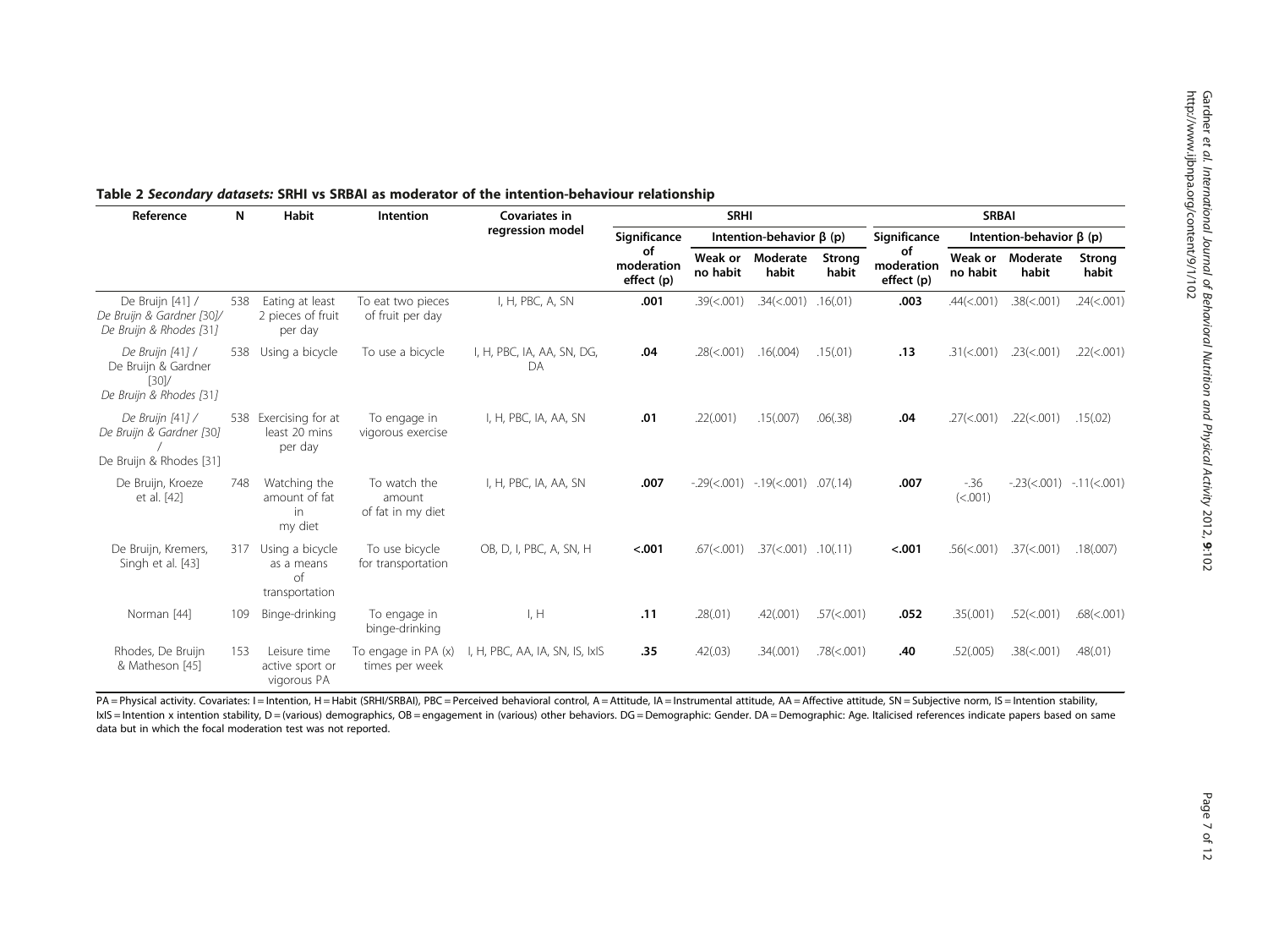Gardner

et al.

| Source                        | N+  | <b>Behaviour</b>              | <b>Habit</b>                                             | Intention                                                     | Habit index $(a)$  | Correlations <sup>++</sup> |                          |                     | Moderation of intention-behaviour relationship |                                                 |                       |                   |                 |  |  |
|-------------------------------|-----|-------------------------------|----------------------------------------------------------|---------------------------------------------------------------|--------------------|----------------------------|--------------------------|---------------------|------------------------------------------------|-------------------------------------------------|-----------------------|-------------------|-----------------|--|--|
|                               |     |                               |                                                          |                                                               |                    | SRHI-<br>SRBAI             | Habit-<br><b>RFM</b>     | Habit-<br>behaviour | Model<br>$R^2$ <sup>+++</sup>                  | Significance<br>of moderation<br>effect++++ (p) | Intention-behaviour ß |                   |                 |  |  |
|                               |     |                               |                                                          |                                                               |                    |                            |                          |                     |                                                |                                                 | Weak or<br>no habit   | Moderate<br>habit | Strong<br>habit |  |  |
| Dataset 1:<br>([16], Study 1) | 105 | Inactive (car)<br>commuting   | "Using a car to<br>commute to campus"                    | "To use a car to<br>commute to campus<br>on most days"        | SRHI (.95)         | .94                        | .52                      | .82 <sup>a</sup>    | .75                                            | .001                                            | $.54***$              | $.27*$            | .01             |  |  |
|                               |     |                               |                                                          |                                                               | SRBAI (.92)        |                            | .52                      | .76 <sup>b</sup>    | .75                                            | < .001                                          | $.69***$              | $.41***$          | .12             |  |  |
|                               |     |                               |                                                          |                                                               | Non-SRBAI (.91)    |                            | .49                      | .81 <sup>a</sup>    | .73                                            | .01                                             | $.57***$              | $.37***$          | .16             |  |  |
| Dataset 2:<br>([16], Study 2) | 102 | Active (bicycle)<br>commuting | "Using a bicycle to<br>commute to campus"                | "To use a bicycle<br>to commute to<br>campus on most<br>days" | SRHI (.95)         | .97                        | .67                      | .86 <sup>a</sup>    | .77                                            | .04                                             | .16                   | .02               | $-12$           |  |  |
|                               |     |                               |                                                          |                                                               | SRBAI (.93)        |                            | .65                      | .86 <sup>a</sup>    | .77                                            | .04                                             | $.21*$                | .08               | $-0.05$         |  |  |
|                               |     |                               |                                                          |                                                               | Non-SRBAI (.91)    |                            | .67                      | $.84$ <sup>a</sup>  | .74                                            | .04                                             | $.26***$              | .12               | $-.02$          |  |  |
| Dataset 3:<br>New dataset     | 188 | Unhealthy<br>snacking         | "Eating high-calorie<br>snacks"                          | "To avoid<br>high-calorie snacks"                             | SRHI (.89)         | .90                        | $\sim$                   | .50 <sup>a</sup>    | .26                                            | .89                                             |                       |                   |                 |  |  |
|                               |     |                               |                                                          |                                                               | <b>SRBAI (.84)</b> |                            |                          | .42 <sup>b</sup>    | .19                                            | .35                                             |                       |                   |                 |  |  |
|                               |     |                               |                                                          |                                                               | Non-SRBAI (.81)    |                            | $\overline{\phantom{a}}$ | .50 <sup>a</sup>    | .27                                            | .95                                             |                       |                   |                 |  |  |
| Dataset 4:<br>New dataset     | 204 | Alcohol                       | "Drinking an<br>alcoholic drink with<br>my evening meal" | "To drink an alcoholic<br>drink with my evening<br>meal"      | SRHI (.89)         | .95                        | $\sim$                   | .80 <sup>a</sup>    | .68                                            | .14                                             |                       |                   |                 |  |  |
|                               |     | consumption<br>with the       |                                                          |                                                               | SRBAI (.84)        |                            | $\sim$                   | .75 <sup>b</sup>    | .64                                            | .02                                             | $.56***$              | $.46***$          | $.35***$        |  |  |
|                               |     | evening meal                  |                                                          |                                                               |                    |                            |                          | Non-SRBAI (.81)     |                                                |                                                 | .80 <sup>a</sup>      | .68               | .18             |  |  |

## <span id="page-7-0"></span>Table 3 Primary datasets: Habit indices as correlates of behaviour and moderators of intention-behaviour relationship in four primary datasets

 $p < 0.05$ , \*\*  $p < 0.01$ , \*\*\*  $p < 0.001$ . Further details and analyses of all datasets are available on request from the first author.

 $\dagger$  Ns are reduced for correlations with RFM in Datasets 1 (N = 102) and 2 (N = 99) due to missing RFM data.

†† Differing superscript letters in 'habit-behaviour' column indicate differences in the magnitude of habit-behaviour correlations at p < .05 (see [\[37\]](#page-10-0)). Correlations with the transport-specific RFM were only available in Datasets 1 and 2. All correlations significant at  $p < 0.01$ .

 $+$ †† All regression models were significant at  $p < .001$ .

†††† 'Moderation effect' refers to the predictive impact of a means-centred habit x intention interaction term on behaviour, controlling for habit and intention as independent predictors. Simple slope coefficients are provided for significant moderation effects only ( $p < .05$ ).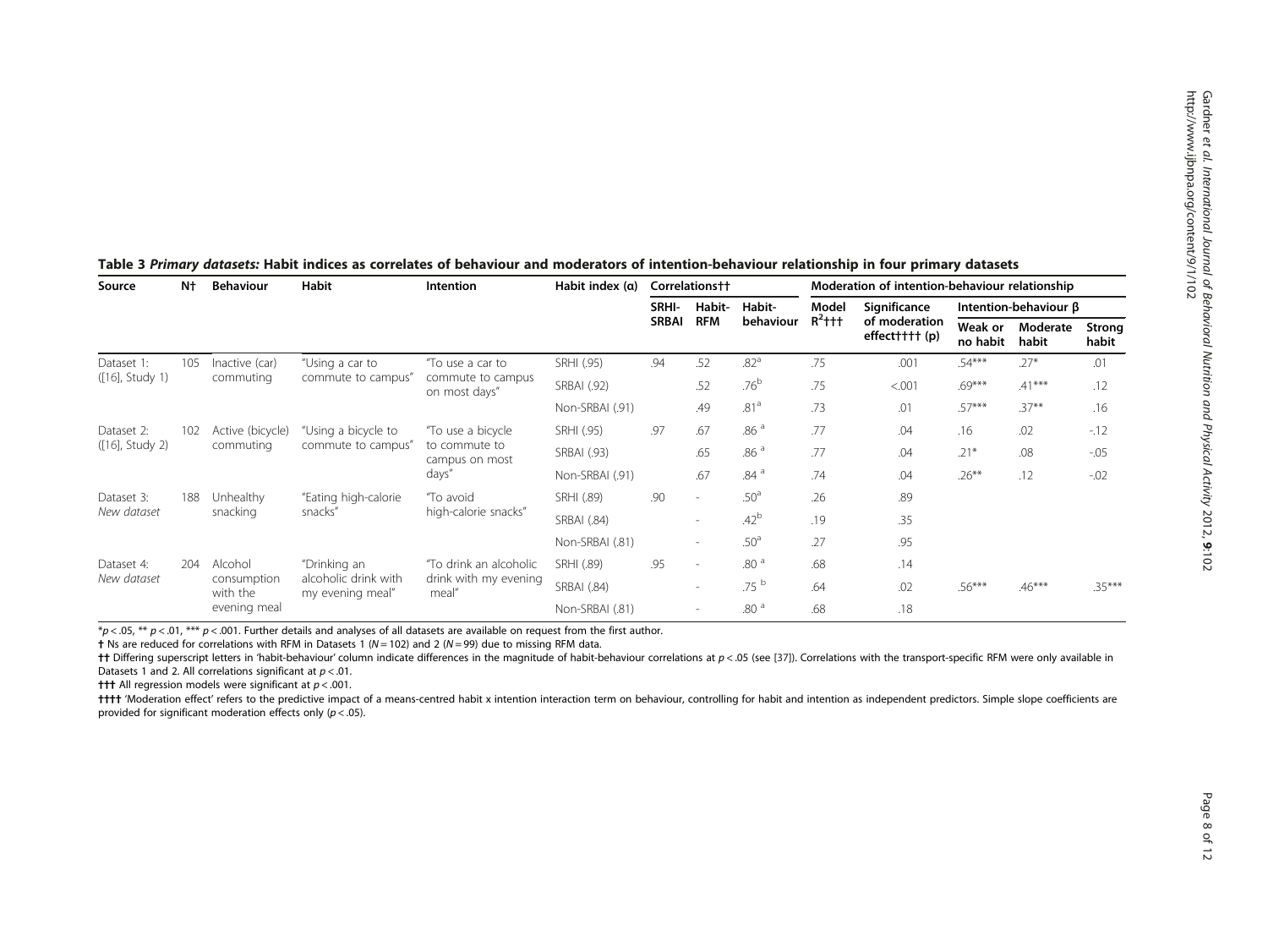subset excluded from the SRBAI (the 'non-SRBAI'). On balance, the SRBAI operated in close concordance with the SRHI in detecting habit-behaviour relationships, despite the removal of eight items.

The SRHI is the most commonly used measure of nutrition and activity habits [[4](#page-9-0)], but its popularity does not necessarily reflect parsimony. Similar sensitivity of the SRBAI and SRHI to hypothesised habit effects suggests that our measure is more succinct and practical than the SRHI. This makes the SRBAI well suited to study of EBRBs, in which multiple determinants, habits and behaviours contribute to a positive energy balance. While SRHI subscales have been used previously [\[3,](#page-9-0)[16](#page-10-0)-[18\]](#page-10-0), our work is the first to have systematically extracted core items using robust content validity techniques. Adoption of the SRBAI as the standard SRHI shortform, at least in determinant studies and studies of habit formation and disruption, would aid future research by offering an SRHI subscale that best captures characteristic habit-behaviour effects [[15,24,25\]](#page-10-0). Use of this measure would also ensure homogeneity of measurement for future research syntheses.

There are also conceptual advantages to our subscale. It assesses one characteristic of behaviour patterns, distinguishing automaticity from behavioural frequency and behavioural identification. It has been proposed that automaticity is the 'active ingredient' of habit, and that the inclusion of non-automaticity indicators in the SRHI may confound detection of true habit-behaviour effects [[4,](#page-9-0)[15,24\]](#page-10-0). Social cognition theories posit that habit will moderate the intention-behaviour relation, so that where habit strengthens, the intention-behaviour link is attenuated [[5\]](#page-9-0). Across all datasets, the SRBAI was equally sensitive to the SRHI in detecting hypothesised moderation in eight of eleven tests. One test showed the SRHI to detect moderation where the SRBAI did not, and in another test, the SRBAI detected moderation to which neither the SRHI nor the 'non-SRBAI' was sensitive. In a further test, a tendency towards moderation was observed using the SRBAI, though this 'effect' was underpinned by stronger intention-behaviour relations as habit strength increased [[44](#page-10-0)]. Notably however, in this test the SRHI tended towards moderation in the same direction as did the SRBAI. Although empirically well supported elsewhere [[4](#page-9-0)], the validity of moderation as a criterion for a habit index was challenged by the failure of either the SRHI or SRBAI to reliably detect moderation in three datasets, and the unexpected strengthening of intention-behaviour relations in another dataset. These findings may perhaps reflect measurement artefacts arising from consistency biases or limited range in habit or intention measures. Further work is needed to explore the conditions in which the hypothesised moderating impact of habit on the intentionbehaviour relation best holds when assessed by self-report data.

The SRHI, and a subscale of items excluded from the SRBAI, predicted more variance in behaviour than did the SRBAI in snacking and alcohol consumption applications. It might therefore be argued that while we have added parsimony to the SRHI, by doing so we have compromised its predictive validity. We do not however believe that stronger habit-behaviour correlations necessarily reflect superior predictive validity of the SRHI: if the impact of habit on action can be solely attributed to automaticity [[15](#page-10-0),[24](#page-10-0)] then the additional variance accounted for by the SRHI and 'non-SRBAI' scales may not be reliably attributable to habit. Previous research has shown that self-identity, which is also measured by the SRHI, correlates with behavioural frequency but, unlike habit, does not predict behaviour directly [\[14\]](#page-10-0). Concerns have also been raised about the validity of including frequency indicators in the SRHI when estimating habit-behaviour relationships, because behaviour frequency can capture both automatic (habitual) and reflective (non-habitual) influences on action [\[26\]](#page-10-0). We suggest that the eight items excluded from the SRBAI, which likely capture identity-relevance, behavioural frequency, and weaker automaticity indicators, may therefore correlate with behaviour independently of automaticity, so inflating true relationships between automatic cue-responding and behaviour frequency [\[4](#page-9-0)]. Our preliminary content validation procedure identified seven potential automaticity indicators however, and future work might test this explanation by assessing whether a sevenitem automaticity index improves on the predictive validity of the SRBAI. Any such gains in predictive validity would however need to be sufficiently sized to justify foregoing the parsimony benefits afforded by the four-item SRBAI.

A measure of a psychological construct can be considered useful in at least two respects: first, detection of the corollaries of the construct, and second, demarcation of the construct. Habits are distinct from other forms of automaticity in that they are learned through repetition in stable contexts, and are ongoing, having previously been enacted and remaining likely to be enacted in future encounters with associated environmental cues [\[2,3\]](#page-9-0). Our results suggest that the SRBAI can adequately and concisely detect the effects of habit on behaviour, but it is unlikely to distinguish habit-related automaticity from other forms of automaticity, such as behaviour prompted by implementation intentions (i.e. one-off, pre-planned and highly specific cue-responses [[46](#page-10-0)]), or ideomotor or primed behaviours [[47](#page-10-0),[48](#page-10-0)]. Items relating to repetition history may be needed to distinguish habit from non-habitrelated automaticity, and for these reasons, we term our measure an index of automaticity, rather than a measure of habit per se. The SRHI is however most commonly applied to behaviour prediction and habit formation studies, in which such a distinction is not of interest, and in these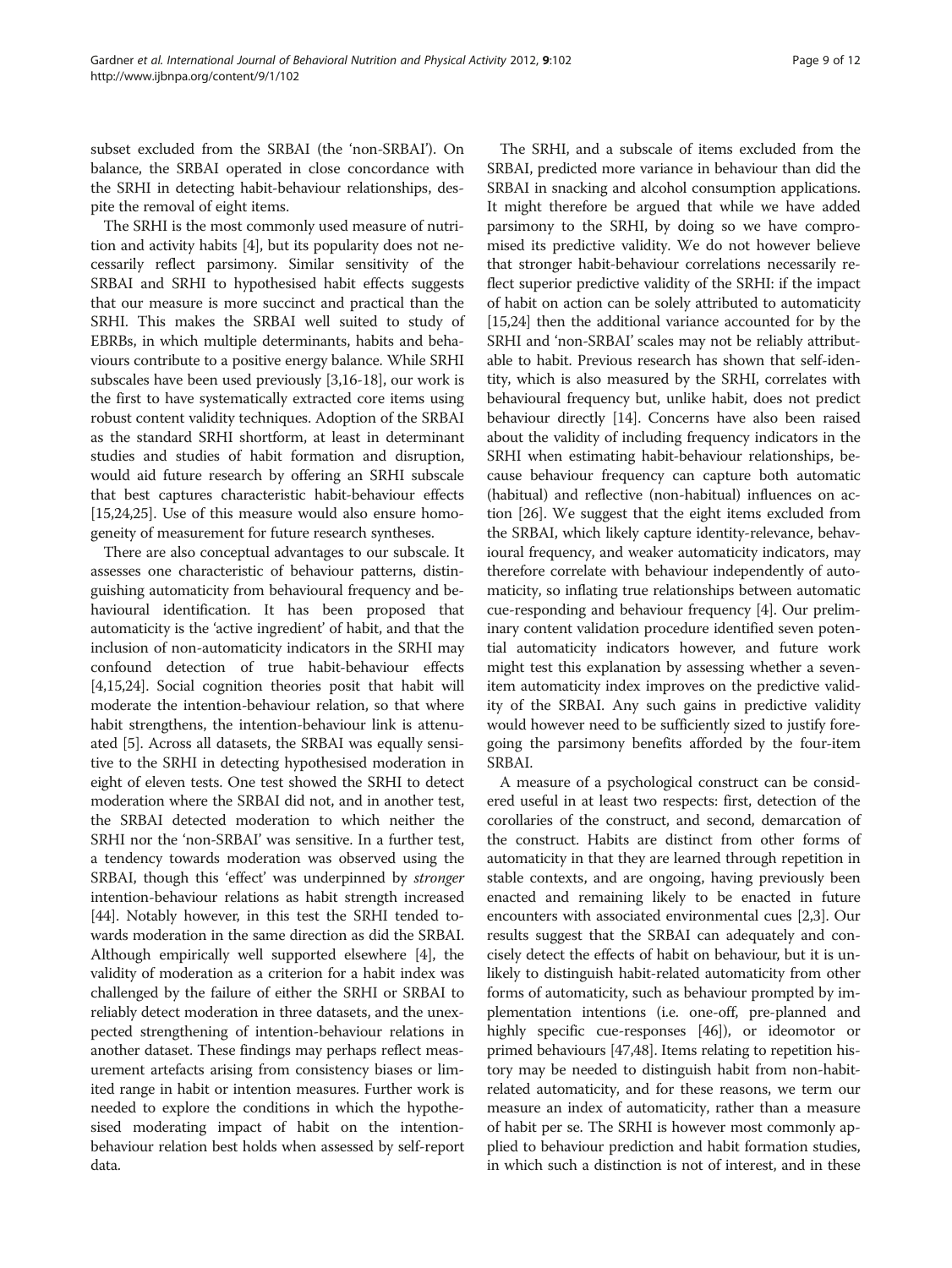<span id="page-9-0"></span>research contexts the SRBAI offers a more practical and parsimonious alternative to the SRHI.

Criticisms of the SRHI have been raised which are not addressed by our subscale. For example, the validity of self-reports on action which may proceed outside of awareness has been questioned [[15](#page-10-0),[49](#page-10-0)]. The utility of the SRHI suggests that these concerns may be overstated because people are commonly aware when reflecting retrospectively on their behaviour that they were not consciously monitoring the behaviour when it was enacted. Validation of both the SRHI and SRBAI against lab-based measures of automated action is needed to support this assertion [\[50\]](#page-10-0). Commentators have also suggested that the SRHI is limited because it typically omits cues to habits [\[15,20](#page-10-0)]. Our alcohol consumption application demonstrated that the measure could be worded to include a contextual component (i.e. 'drinking alcohol with my evening meal'), but the idiosyncratic nature of habit cues, and potential lack of awareness of the specific cues to habitual action, remains problematic for the validity of the SRHI and SRBAI. SRHI applications have also been criticised for relying on correlational and often cross-sectional population-level survey data [[15\]](#page-10-0), and we recognise the limitations of using such data to understand person- and context-specific cue-response associations. Nonetheless, the SRHI has come to be accepted as an adequate measure of habit on the basis of analyses of such data. Our data thus indicate that the SRBAI meets the same criteria by which the SRHI has previously been judged, as applied in the research contexts in which the SRHI has been most frequently used.

#### Conclusion

We have argued that the impact of habit on behaviour can be measured more parsimoniously by using clearlydefined automaticity items from the Self-Report Habit Index. Our four-item SRHI subscale is more succinct and easier to administer than extant measures. This measure, the Self-Report Behavioural Automaticity Index, correlates highly with existing measures, and appears sensitive to effects that characterise habits. It offers practical benefits for detection of EBRB habits, and we recommend its use in behaviour prediction studies, and studies that track habit formation or disruption.

# Additional files

[Additional file 1:](http://www.biomedcentral.com/content/supplementary/1479-5868-9-102-S1.doc) Figure S1. Results of systematic search strategy and screening procedure.

[Additional file 2:](http://www.biomedcentral.com/content/supplementary/1479-5868-9-102-S2.doc) Table S1. Secondary datasets: Study characteristics, reliabilities, and habit-behaviour and SRHI-SRBAI correlations.

[Additional file 3:](http://www.biomedcentral.com/content/supplementary/1479-5868-9-102-S3.doc) Table S2a. Primary datasets: Descriptives and intercorrelations (Datasets 1 and 2).

[Additional file 4:](http://www.biomedcentral.com/content/supplementary/1479-5868-9-102-S4.doc) Table S2b. Primary datasets: Descriptives and intercorrelations (Datasets 3 and 4).

#### [Additional file 5:](http://www.biomedcentral.com/content/supplementary/1479-5868-9-102-S5.doc) References for Supplementary Material [51-79].

#### Abbreviations

EBRB: Energy-balance related behaviour; MMR: Moderated multiple regression; RFM: Response-frequency habit measure; SRHI: Self-report habit index; SRBAI: Self-report behavioural automaticity index.

#### Competing interests

The authors declare that they have no competing interests.

#### Authors' contributions

BG and CA formulated the initial research ideas and generated specific hypotheses in collaboration with PL and GJdB. BG collected and analysed all data, and drafted the manuscript. CA oversaw design, collection and reporting of work on Datasets 1 and 2 as supervisor of BG's doctoral research. GJdB and PL assisted with selection and coding of secondary data. GJdB assisted with analysis of secondary data. All authors contributed to redrafts of the manuscript, and read and approved the final manuscript.

#### Acknowledgements

We thank the many authors who kindly re-analysed their data for the secondary data analyses, and David Neal, Robert West and Wendy Wood for helpful comments on earlier drafts of the manuscript. This work received no external funding. BG is funded by the UK Higher Education Funding Council for England (HEFCE). CA is funded by the National Institute for Health Research (NIHR) UK. PL is funded by a Cancer Research UK studentship (CRUK). GJdB is funded by University of Amsterdam. The views expressed are those of the authors and do not necessarily represent those of the organisations that fund the authors. HEFCE, NIHR and CRUK played no role in design, collection, analysis or interpretation of the data, nor in writing of the manuscript, nor the decision to submit the manuscript for publication. All other references reporting data included in the secondary data analyses are listed in a Supplementary References file (Additional file 5).

#### Author details

<sup>1</sup> Health Behaviour Research Centre, Department of Epidemiology & Public Health, University College London, Gower Street, London WC1E 6BT, UK. <sup>2</sup>Peninsula College of Medicine & Dentistry, University of Exeter, St. Luke's Campus, Heavitree Road, Exeter EX1 2LU, UK. <sup>3</sup>Amsterdam School of Communication Research, University of Amsterdam, Kloveniersburgwal 48, 1012 CX, Amsterdam, The Netherlands.

#### Received: 20 January 2012 Accepted: 15 August 2012 Published: 30 August 2012

#### References

- 1. Ouellette JA, Wood W: Habit and intention in everyday life: The multiple processes by which past behavior predicts future behavior. Psychol Bull 1998, 124:54–74.
- 2. Verplanken B, Aarts H: Habit, attitude, and planned behaviour: Is habit an empty construct or an interesting case of goal-directed automaticity? Eur Rev Soc Psychol 1999, 10:101–134.
- 3. Lally P, van Jaarsveld CHM, Potts HWW, Wardle J: How are habits formed: Modelling habit formation in the real world. Eur J Soc Psychol 2010, 40:998–1009.
- 4. Gardner B, de Bruijn GJ, Lally P: A systematic review and meta-analysis of applications of the Self-Report Habit Index to nutrition and physical activity behaviours. Ann Behav Med 2011, 42:174–187.
- 5. Triandis H: Interpersonal behavior. Monterey, CA: Brooks-Cole; 1977.
- 6. Wood W, Tam L, Witt MG: Changing circumstances, disrupting habits. J Pers Soc Psychol 2005, 88:918–933.
- 7. Rothman AJ, Sheeran P, Wood W: Reflective and automatic processes in the initiation and maintenance of dietary change. Ann Behav Med 2009, 38(Suppl1):S4–S17.
- 8. Verplanken B, Wood W: Interventions to break and create consumer habits. J Pub Policy Mark 2006, 25:90–103.
- 9. Lally P, Gardner B: Promoting habit formation. Health Psychol Rev., doi[:10.1080/17437199.2011.603640.](http://dx.doi.org/10.1080/17437199.2011.603640) In press.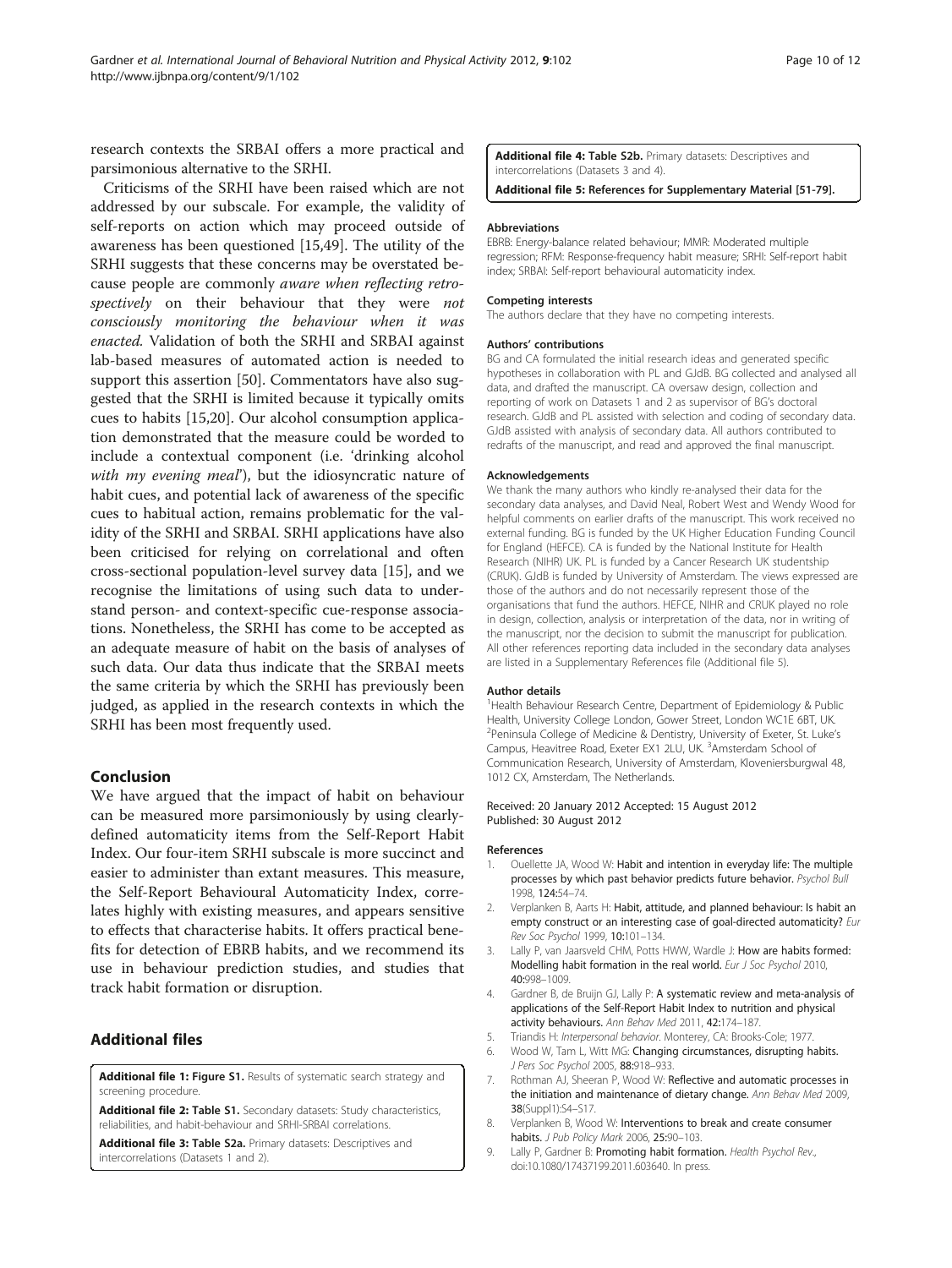- <span id="page-10-0"></span>10. Lally P, Wardle J, Gardner B: Experiences of habit formation: A qualitative study. Psychol Health Med 2011, 16:484-489.
- 11. Lally P, Chipperfield A, Wardle J: Healthy habits: Efficacy of simple advice on weight control based on a habit-formation model. Int J Obes 2008, 32:700–707.
- 12. Verplanken B, Orbell S: Reflections on past behavior: A self-report index of habit strength. J Appl Soc Psychol 2003, 33:1313-1330.
- 13. Gardner B, Abraham C, Lally P, de Bruijn G-J: 'The habitual use of the Selfreport Habit Index': A reply. Ann Behav Med 2012, 43:141–142.
- 14. Gardner B, de Bruijn G-J, Lally P: Habit, identity, and repetitive action: A prospective study of binge-drinking in UK students. Brit J Health Psychol 2012, 17:565–581.
- 15. Sniehotta FF, Presseau J: The habitual use of the Self-Report Habit Index. Ann Behav Med 2012, 43:139–140.
- 16. Gardner B: Modelling motivation and habit in stable travel mode contexts. Transp Res F: Traff Psychol Behav 2009, 12:68–76.
- 17. Honkanen P, Olsen SO, Verplanken B: Intention to consume seafood the importance of habit. Appetite 2005, 45:161–168.
- 18. Rhodes R, de Bruijn GJ: Automatic and motivational correlates of physical activity: Does intensity moderate the relationship? Behav Med 2010, 36:44–52.
- 19. Kremers SPJ, Visscher TLS, Seidell JC, Van Mechelen W, Brug J: Cognitive determinants of energy balance-related behaviours: Measurement issues. Sports Med 2005, 35:923–933.
- 20. de Bruijn GJ, van den Putte B: Adolescent soft drink consumption, television viewing and habit strength. Investigating clustering effects in the Theory of Planned Behaviour. Appetite 2009, 53:66–75.
- 21. Drolet AL, Morrison DG: Do we really need multiple-item measures in service research? J Serv Res 2001, 3:196-204.
- 22. Verplanken B, Myrbakk V, Rudi E: The measurement of habit. In The routines of decision making. Edited by Betsch T, Haberstroh S. Mahwah, NJ: Lawrence Erlbaum Associates; 2005:231–247.
- 23. Mittal B: Achieving higher seat belt usage: The role of habit in bridging the attitude-behavior gap. J Appl Soc Psychol 1988, 18:993-1016.
- 24. Gardner B: Habit as automaticity, not frequency. Euro Health Psychologist 2012, 14:32–36.
- 25. Orbell S, Verplanken B: The Automatic Component of Habit in Health Behavior: Habit as Cue-Contingent Automaticity. Health Psychol 2010, 29:374–383.
- 26. Ajzen I: Residual effects of past on later behavior: Habituation and reasoned action perspectives. Pers Soc Psychol Rev 2002, 6:107–122.
- 27. Verplanken B, Aarts H, van Knippenberg A, van Knippenberg C: Attitude versus general habit: Antecedents of travel mode choice. J Appl Soc Psychol 1994, 24:285–300.
- 28. Suter PM: Is alcohol consumption a risk factor for weight gain and obesity? Crit Rev Clin Lab Sci 2005, 42:197–227.
- 29. Pollard B, Johnston M: Operationalisation of constructs within theoretical models using existing measures: a method to establish content validity of health status measures. P Brit Psychol Soc 2005, 13:87.
- 30. de Bruijn GJ, Gardner B: Active commuting and habit strength: an interactive and discriminant analyses approach. Am J Health Promot 2011, 25:e27–e36.
- 31. de Bruijn GJ, Rhodes RE: Exploring exercise behavior, intention and habit strength relationships. Scand J Med Sci Spor 2011, 21:482–491.
- 32. Norman P, Cooper Y: The theory of planned behaviour and breast selfexamination: Assessing the impact of past behaviour, context stability and habit strength. Psychol Health 2011, 26:1156–1172.
- 33. Verplanken B, Velsvik R: Habitual negative body image thinking as psychological risk factor in adolescents. Body Image 2008, 5:133–140.
- 34. Aiken LS, West SG: Multiple regression: Testing and interpreting interactions. London: Sage; 1991.
- 35. Verplanken B, Aarts H, van Knippenberg A, Moonen A: Habit versus planned behaviour: A field experiment. Br J Soc Psychol 1998, 37:111-128.
- 36. Gardner B: Incentivised snowballing. The Psychologist 2009, 22:768–769.
- 37. Meng X-L, Rosenthal R, Rubin DB: Comparing correlated correlation coefficients. Psychol Bull 1992, 111:172–175.
- 38. Borenstein M, Hedges L, Higgins J, Rothstein H: Comprehensive metaanalysis. Englewood, NJ: Biostat; 2010. 2.2.057.
- Hedges LV, Pigott TD: The power of statistical tests in meta-analysis. Psychol Methods 2001, 3:203–217.
- 40. Cohen J: A power primer. Psychol Bull 1992, 112:155–159.
- 41. de Bruijn GJ: Understanding college students' fruit consumption. Integrating habit strength in the theory of planned behaviour. Appetite 2010, 54:16–22.
- 42. de Bruijn GJ, Kroeze W, Oenema A, Brug J: Saturated fat consumption and the Theory of Planned Behaviour: Exploring additive and interactive effects of habit strength. Appetite 2008, 51:318–323.
- 43. de Bruijn GJ, Kremers SPJ, Singh A, van den Putte B, Van Mechelen W: Adult Active Transportation: Adding Habit Strength to the Theory of Planned Behavior. Am J Prev Med 2009, 36:189–194.
- 44. Norman P: The theory of planned behavior and binge drinking among undergraduate students: Assessing the impact of habit strength. Addict Behav 2011, 36:502–507.
- 45. Rhodes R, de Bruijn GJ, Matheson DH: Habit in the physical activity domain: Integration with intention temporal stability and action control. J Sport Exerc Psychol 2010, 32:84-98.
- 46. Gollwitzer PM, Sheeran P: Implementation intentions and goal achievement: A meta-analysis of effects and processes. Adv Exp Soc Psychol 2006, 38:249-268.
- 47. Bargh JA, Chen M, Burrows L: The automaticity of social behavior: Direct effects of trait concept and stereotype activation on action. J Pers Soc Psychol 1996, 71:230–244.
- Dijksterhuis A, van Knippenberg A: The relation between perception and behaviour, or how to win a game of Trivial Pursuit. J Pers Soc Psychol 1998, 74:865–877.
- 49. Eagly AH, Chaiken S: The psychology of attitudes. Fort Worth: Harcourt Brace Jovanovich; 1993.
- 50. de Bruijn G-J, Keer M, Conner M, Rhodes R: Using implicit associations towards fruit consumption to understand fruit consumption behaviour and habit strength relationships. J Health Psychol 2012, 17:479-489.
- 51. Adriaanse MA, de Ridder DTD, Evers C: Emotional eating: Eating when emotional or emotional about eating? Psychol Health 2011, 26:23-39.
- 52. Adriaanse MA, Oettingen B, Gollwitzer PM, Hennes EP, de Ridder DTD, de Wit JBF: When planning is not enough: Fighting unhealthy snacking habits by mental contrasting with implementation intentions (MCII). Euro J Soc Psychol 2010, 40:1277–1293.
- 53. Adriaanse MA, van Oosten JMF, de Ridder DTD, de Wit JBF, Evers C: Planning what not to eat: Ironic effects of implementation intentions negating unhealthy habits. Pers Soc Psychol Bull 2011, 37:69–81.
- 54. Bolman C, Arwert TG, Vollink T: Adherence to prophylactic asthma medication: Habit strength and cognitions. Heart Lung 2011, 40:63–75.
- 55. Conner MT, Perugini M, O'Gorman R, Ayres K, Prestwich A: Relations between implicit and explicit measures of attitudes and measures of behavior: Evidence of moderation by individual difference variables. Pers Soc Psychol Bull 2007, 33:1727–1740.
- 56. de Bruijn GJ: Exercise habit strength, planning and the theory of planned behaviour: An action control approach. Psychol Sport Exerc 2011, 12:106–114.
- 57. de Bruijn GJ, Kremers SPJ, De Vet E, De Nooijer J, Van Mechelen W, Brug J: Does habit strength moderate the intention-behaviour relationship in the Theory of Planned Behaviour? The case of fruit consumption. Psychol Health 2007, 22:899–916.
- 58. Brug J, de Vet E, de Nooijer J, Verplanken B: Predicting Fruit Consumption: Cognitions, Intention, and Habits. J Nutr Educ Behav 2006, 38:73–81.
- 59. Eriksson L, Garvill J, Nordlund AM: Interrupting habitual car use: The importance of car habit strength and moral motivation for personal car use reduction. Transport Research F - Traf 2008, 11:10-23.
- Fischer ARH, Frewer LJ, Nauta MJ: Toward improving food safety in the domestic environment: A multi-item Rasch scale for the measurement of the safety efficacy of domestic food-handling practices. Risk Anal 2006, 26:1323–1338.
- 61. Fischer ARH, Frewer LJ: Food-safety practices in the domestic kitchen: Demographic, personality, and experiential determinants. J Appl Soc Psychol 2008, 38:2859–2884.
- 62. Hinsz VB, Nickell GS, Park ES: The role of work habits in the motivation of food safety behaviors. J Exp Psychol -Appl 2007, 13:105–114.
- 63. Jansson J, Marell A, Nordlund A: Elucidating green consumers: A cluster analytic approach on proenvironmental purchase and curtailment behaviors. J Euromarketing 2009, 18:245–267.
- 64. Jansson J, Marell A, Nordlund A: Green consumer behavior: Determinants of curtailment and eco-innovation adoption. J Consum Mark 2010, 27:358–370.